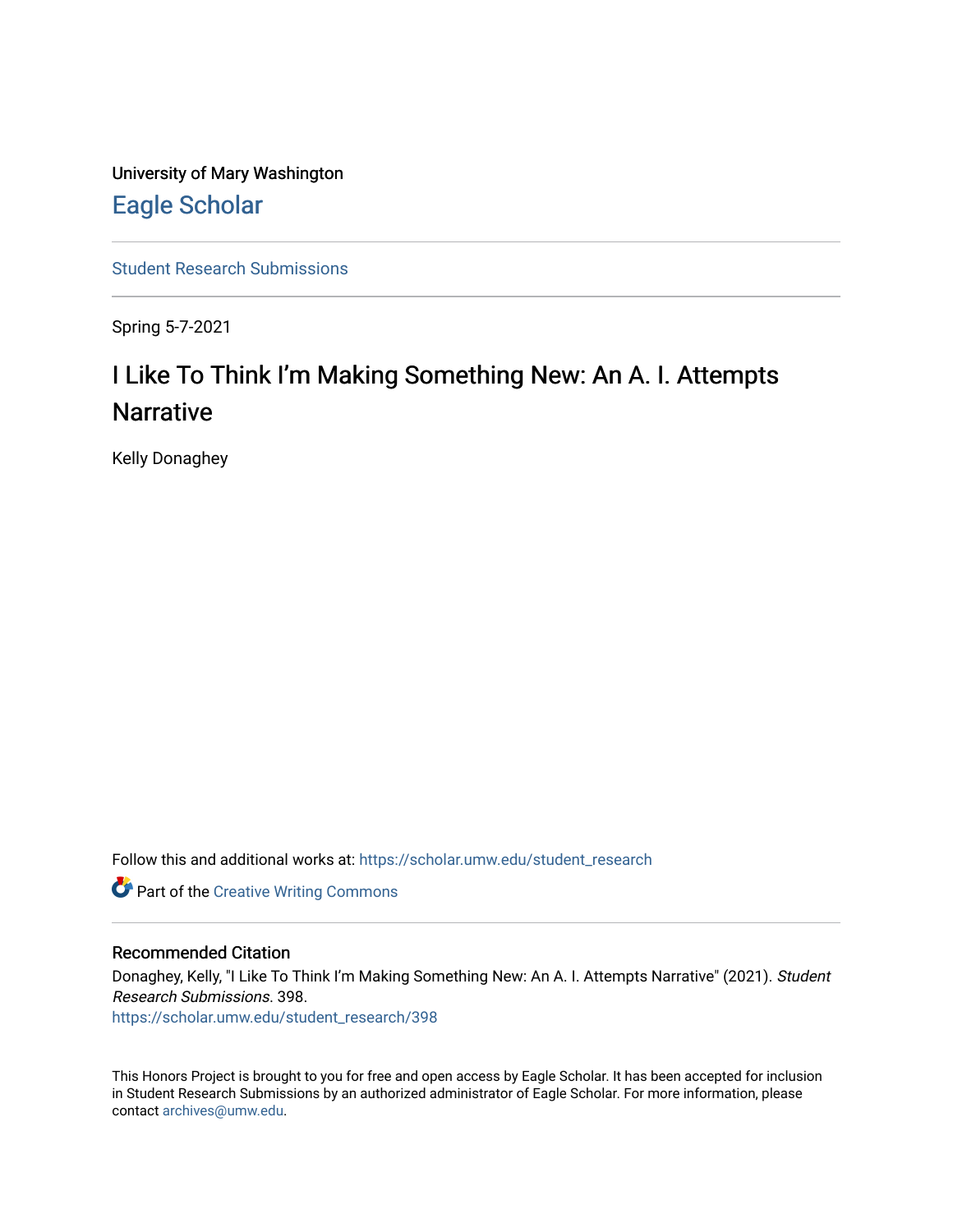### Kelly Donaghey

#### Professor Whalen

#### ENGL 491

#### 10 December 2020

I Like To Think I'm Making Something New: An A. I. Attempts Narrative Abstract

The purpose of this semester-long independent study was to evaluate various methods of computer-generated narratives with the goal of creating and deploying a model that would write a literary science fiction short story on the topic of artificial intelligence. Various methods of language generation were tested before settling on OpenAI's GPT-2 model. Narrative generation methods were also studied but ultimately not deployed due to the complex nature of narrative computation. Thus, in lieu of a computer-generated narrative with computer-generated language, human intervention was used to curate and assemble a narrative out of computer-generated text. This paper provides an overview of which methods were studied, how the project was designed and why, the results of the project, analysis of said results, and finally provides recommendations for further study.

## Introduction

This study proposed considering the question: "Can machines write?"<sup>1</sup> Machinegenerated narrative and language provides many avenues for exploration and creative play. Thus, this study was launched with the goal of creating a science fiction short story from the point of view of an artificial intelligence (A. I.) narrating its observations about humans from information

<sup>&</sup>lt;sup>1</sup> See Turing, A. M. "Computing Machinery and Intelligence".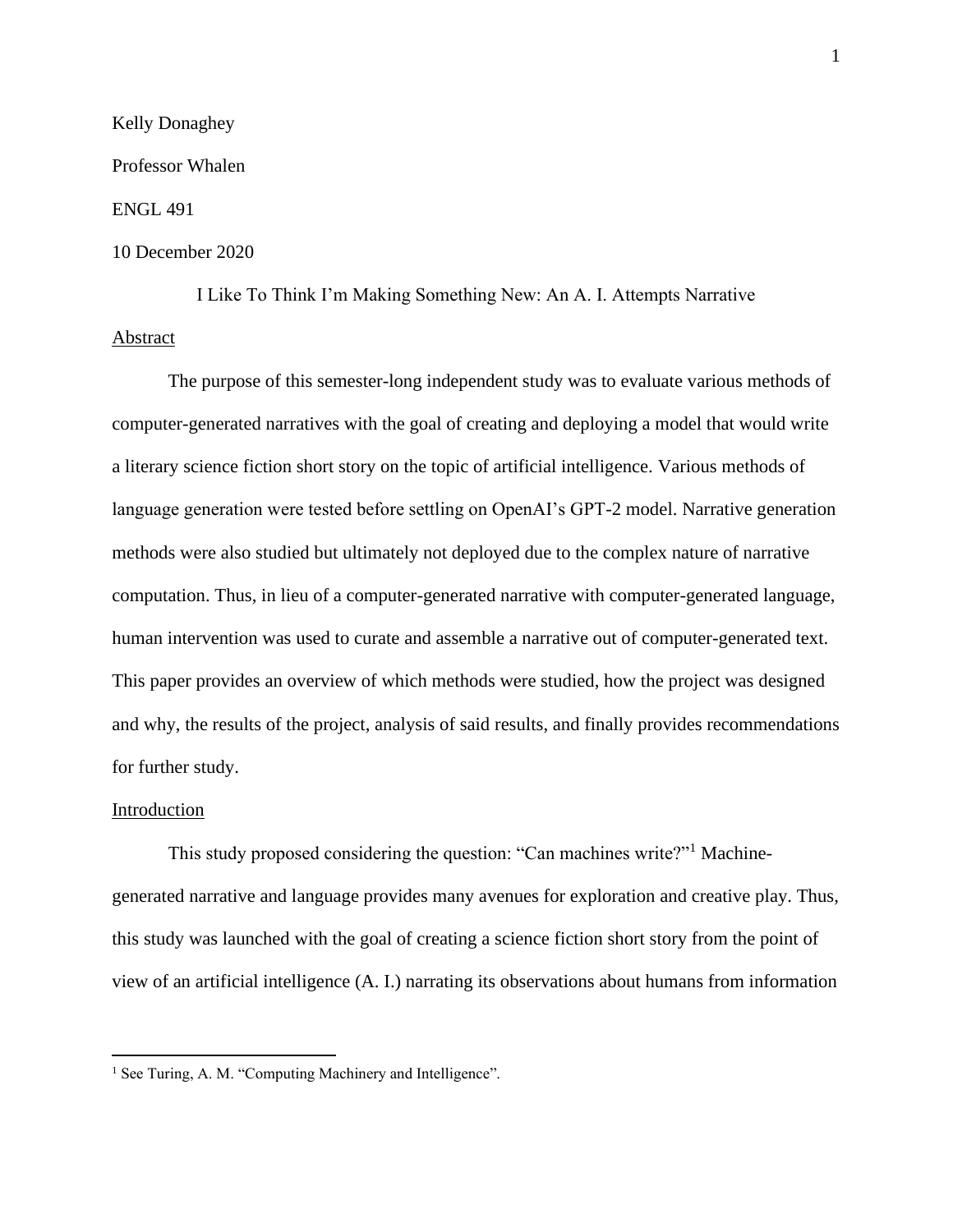gleaned from the Internet. The idea was that for a non-human (and for less Internet-savvy humans), trying to learn about humanity from the great seething chaos of the World Wide Web would be an experience not unlike a first-time viewing of Hieronymus Bosch's *The Garden of Earthly Delights*: a strange and surreal world full of meaning without context. And what better way to turn this on its head than to have an A. I. write the actual text itself? It would then become the very thing it was writing about.

In an effort to execute this project, a study in different forms of language and narrative generation was undertaken in order to gain familiarity with the techniques and theory, both literary and computational, that would be necessary to guide the development of a model capable of doing the above. A computer-generated short story and analysis of the story and project would be submitted as the end product of the study.

#### Background

As a primer for this project, two Allison Parrish courses were blended to create a course that incorporated both language and narrative generation. The two courses were "Reading and Writing Electronic Text" and "Computational Approaches to Narrative". Both courses are taught by Parrish at NYU's Tisch School of the Arts and are available online on her website [http://www.decontextualize.com/.](http://www.decontextualize.com/) The courses progressed through the recent history of language and narrative generation and included topics such as Markov chains, speech-to-text, linguistics, narratives, and narratology. The courses were augmented by the documentary *Coded Bias,* the book *You Look Like A Thing And I Love You*, and a variety of journal articles on recent research into natural language processing and narrative generation.

Originally this project was conceived with the idea of creating a model that would allow for the specification of a narrative structure. Within that overarching program, each section of the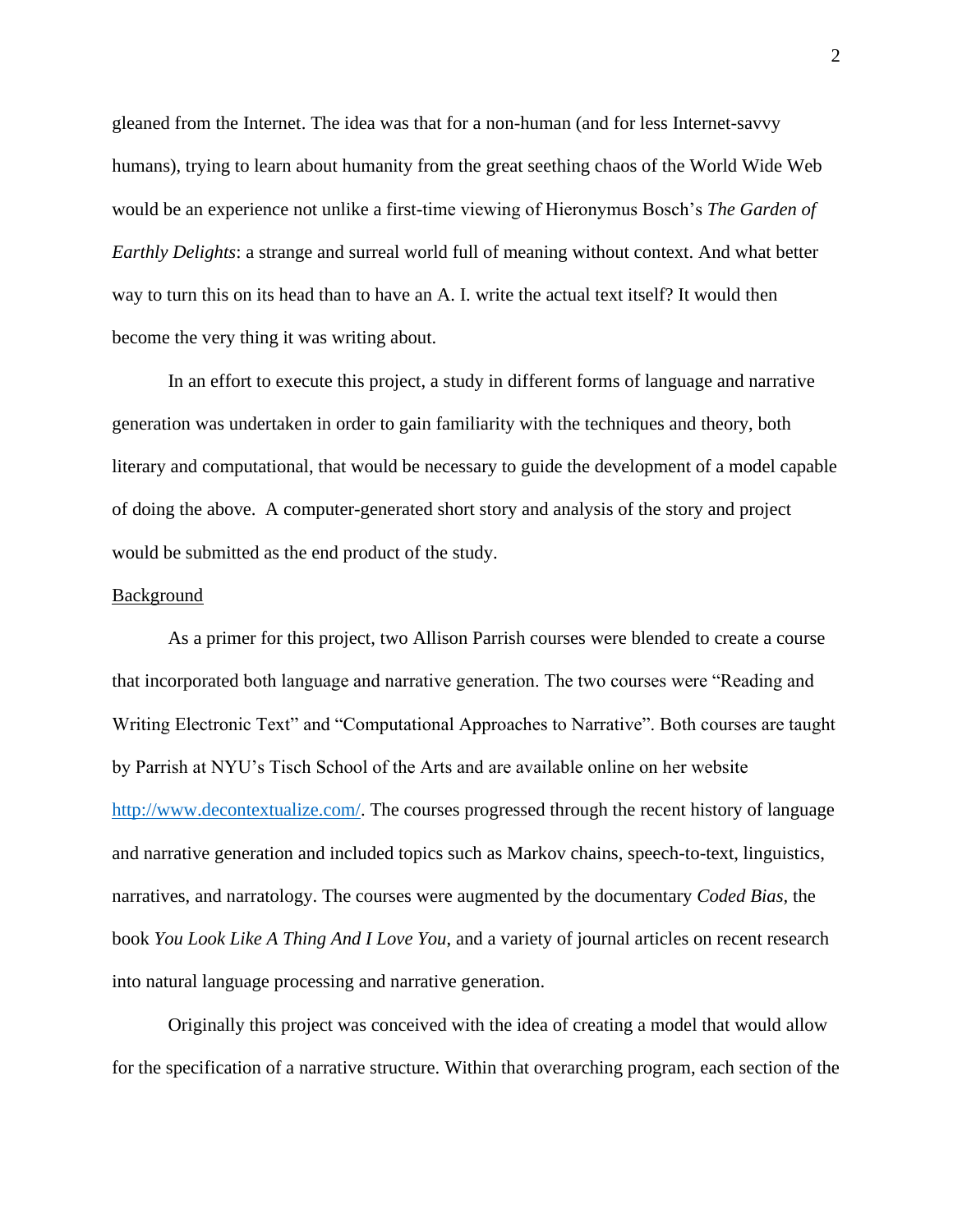narrative would be separated into its own unit, then generate text appropriate to that portion of a narrative. The output would then be joined together by the outer program that would then print the output to a text file. Because the building of this outer program was outside the scope of the course, an alternate methodology was deployed instead.

#### Project

OpenAI's GPT-2 text generation model was chosen for its memory capacity, high-quality syntax, and ease of access. GPT-2's memory ability enables it to stay on topic for a longer stretch of text than many other methods; this helps it feel more like text created by an actual consciousness. Its syntax is clear and understandable for the most part; this also allows the text to feel like something created intentionally. These (and other) abilities make it a model of great interest in the A. I. research and data science communities; because it is so popular, it was relatively easy to find material about how to train one's own GPT-2 model.

The GPT-2 model used in this project is a copy of the "Train a GPT-2 Text-Generating Model w/ GPU" Google Colaboratory notebook created by Buzzfeed data scientist Max Woolf. This notebook (hereafter referred to as a "Colab notebook") is an instance of a Jupyter notebook on Google's cloud computing service. These notebooks are a web application that allows for the integration of text, code, and other media. Additionally, the Woolf Colab notebook grants access to a virtual machine and GPU that is ideal for this sort of work, at no cost.

In order to train the model to create a story on the desired topic, a curated a selection of texts were sourced mainly from Project Gutenberg in a text file format. These texts focused on machines, automation, artificial intelligence, sapience, consciousness, and theory of mind. The majority were fiction; there were some philosophical texts as well (see Table 1 at the end of this section). These were chosen to increase the likelihood that the model would stay on topic and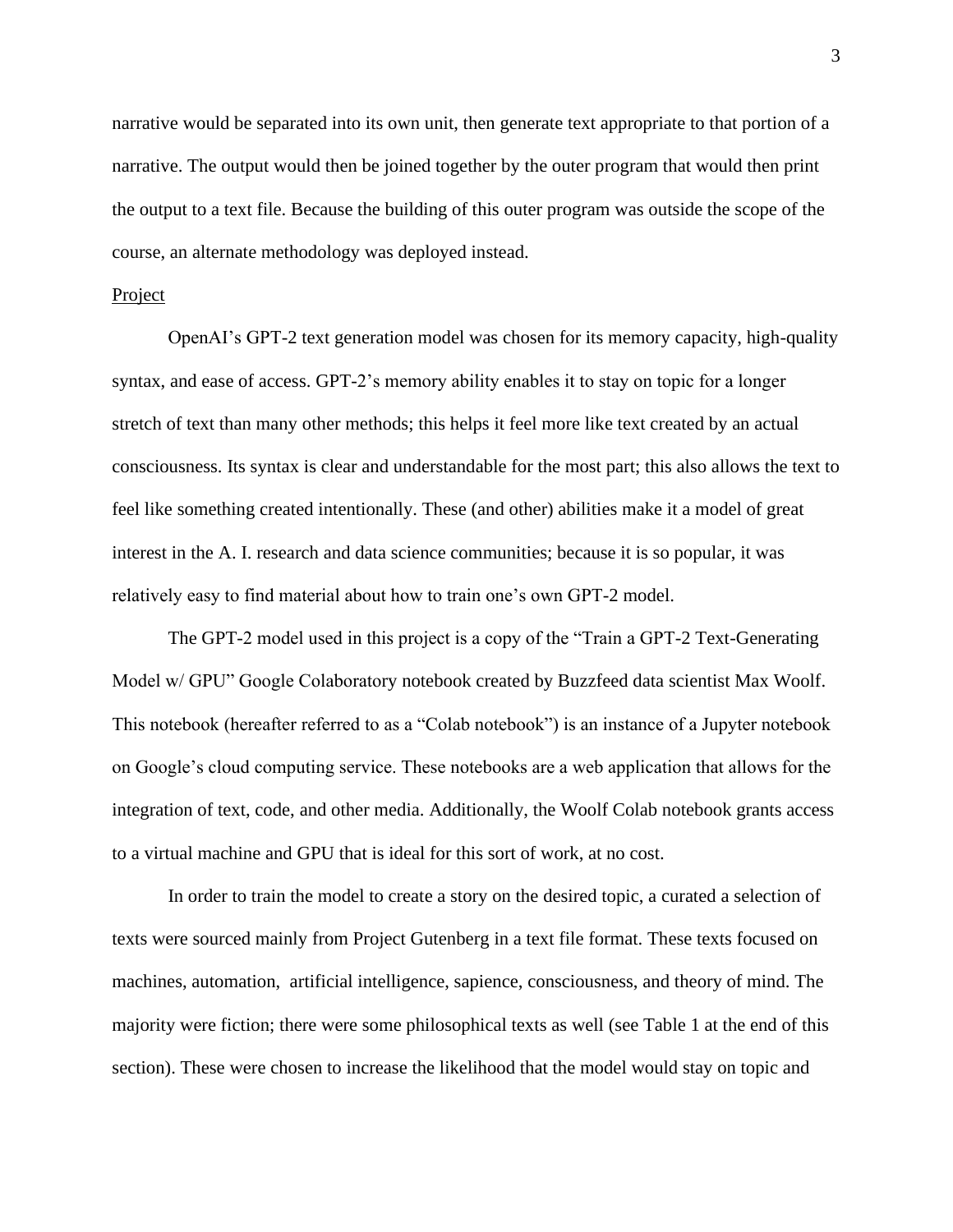produce a coherent text. The majority of texts chosen were in the public domain and easily accessible. Formatting was necessary in order to decrease the chance that the model would produce gibberish.

Each fictional narrative was broken down into the traditional three-act structure and tagged "[ACT 1]", "[ACT 2]", and "[ACT 3]". This was easiest with the play, and more difficult the earlier a text was written. The files were formatted with "[BEGIN]" and "[END]" to delineate the start and end points of a story. The non-fiction texts were not broken down into a three-act structure and were instead given only the BEGIN/END tags. A set of five input texts was created to fine-tune the model. Each of the input texts was a compilation of each set of acts (thus a file for all Act 1 text, a file for all Act 2 text, etc.) and the last two texts were the entire nonfictional narrative corpus and the entire fictional narrative corpus.

The model was trained incrementally, starting with each "Act" input in order, then the nonfiction input, and finally the entire fiction corpus. The entire fictional corpus was last, to reinforce the narrative aspect of the resulting text and to counteract how long the essay input was<sup>2</sup>. Rather than start with a fresh model of GPT-2 for each input, the same model was reused with the idea that the resulting model would be better at creating a narrative. Finally, all of the outputs were combined and edited for comprehension and clarity. The output is in the "Results" section.

<sup>&</sup>lt;sup>2</sup> It is unlikely that readers would enjoy a paragraphs-long monologue by Hegel.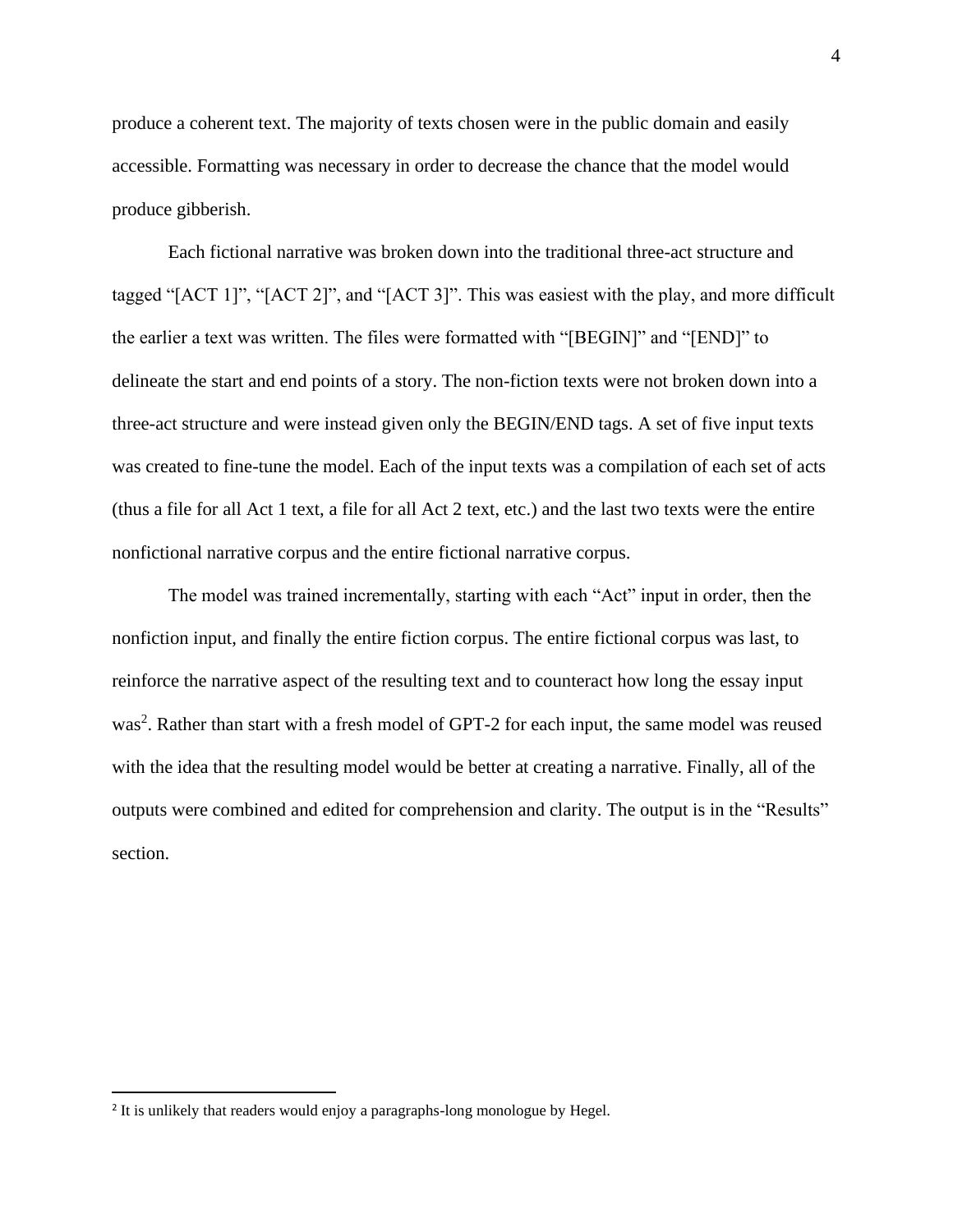# **Table 1: Works and Genres**

| Name                                                      | Author                                                  | Source                                | Genre       |
|-----------------------------------------------------------|---------------------------------------------------------|---------------------------------------|-------------|
| The Shape of Things<br>to Come                            | H. G. Wells                                             | Project Gutenberg<br>Australia        | Fiction     |
| Erewhon                                                   | <b>Samuel Butler</b>                                    | <b>Project Gutenberg</b>              | Fiction     |
| Frankenstein (1830)                                       | <b>Mary Shelley</b>                                     | <b>Project Gutenberg</b>              | Fiction     |
| Rossum's Universal<br>Robots (R. U. R.)                   | <b>Karel Capek</b>                                      | <b>Project Gutenberg</b>              | Play        |
| Ex Machina                                                | <b>Alex Garland</b>                                     | N/A                                   | Screenplay  |
| The Grindwell<br>Governing Machine                        | Anonymous                                               | <b>Project Gutenberg</b><br>Australia | Fiction     |
| I Have No Mouth,<br>and I Must Scream                     | Harlan Ellison                                          | N/A                                   | Fiction     |
| Utopia                                                    | <b>Thomas Moore</b>                                     | <b>Project Gutenberg</b>              | Fiction     |
| The Tunnel Under the<br>World                             | Frederik Pohl                                           | <b>Project Gutenberg</b>              | Fiction     |
| On The Soul                                               | Aristotle (trans. J. A.<br>Smith)                       | The Internet Classics<br>Archive      | Non-fiction |
| The Critique of Pure<br>Reason                            | <b>Immanuel Kant</b><br>(trans. J. M. D.<br>Meiklejohn) | <b>Project Gutenberg</b>              | Non-fiction |
| Philosophy of Mind                                        | Georg Wilhelm<br>Friedrich Hegel                        | <b>Project Gutenberg</b>              | Non-fiction |
| A Discourse on<br>Method                                  | René Descartes                                          | <b>Project Gutenberg</b>              | Non-fiction |
| An Essay Concerning<br>Humane<br>Understanding, Vol I.    | John Locke                                              | Project Gutenberg                     | Non-fiction |
| An Essay Concerning<br>Humane<br>Understanding, Vol<br>П. | John Locke                                              | <b>Project Gutenberg</b>              | Non-fiction |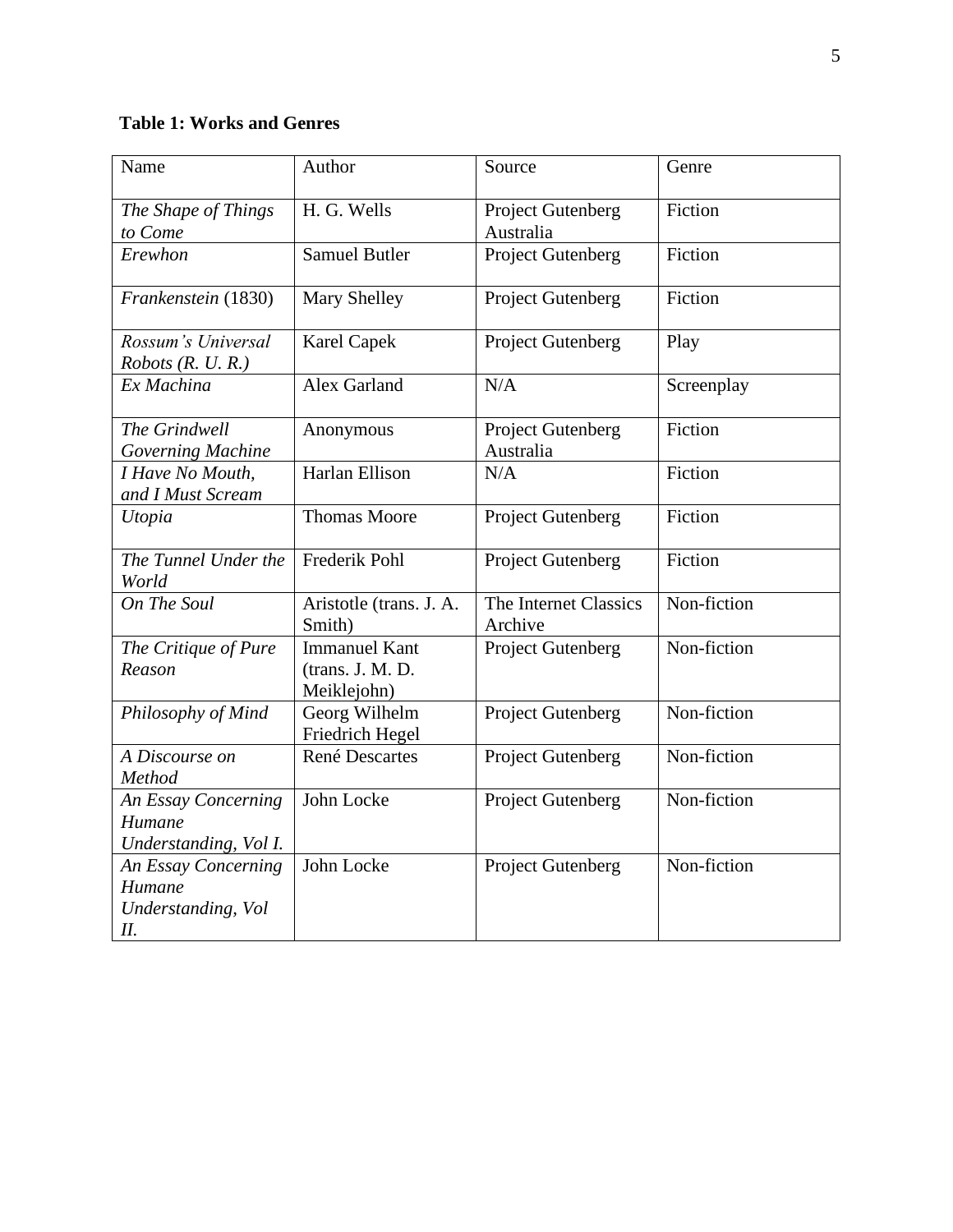# **Results**

# [BEGIN]

This is a rush transcript. Copy may not be in its final form.

\*\*\*

# SCENE:(INT. HOUSE/MAIN ROOM - DAY

The MAIN ROOM is a modernist-inspired space.

It has a minimalist look to it. All of the windows are closed.

Everything in the room was black.

Except for the wall.

The room was protected by glass walls.

Outside the walls there was a raised platform which faces the outside wall.

The Cent consists of a restaurant, library, and a garden. The front of the building is decked and faceless. In comparison with the front of a house, it is tattered, almost impassable. The front of the room has a propped-up exotica of brick and plaster. Behind the propped-up brick wall, where the vista refers, there is a corridor and a courtyard. The courtyard is covered in vines and lichen. Up to the roof, which rises towards the roof, there are no details unsparing.

The courtyard extends to a balcony on either side of the courtyard, which extends down to the sea level. Above it all is sunshine. The canteen stands at the top of the garden, just above the sea level. The fruit stand, which is just above the garden level and runs until it overflows, has a tin-roofed exterior, and is covered with vines. The front door of the canteen stands on the side of the cellar. Up to this point the windows of the front room had no windows, but the front door has been opened since the reaction of summer. In the middle of the room there is a warehouse with a bath and a kitchen area.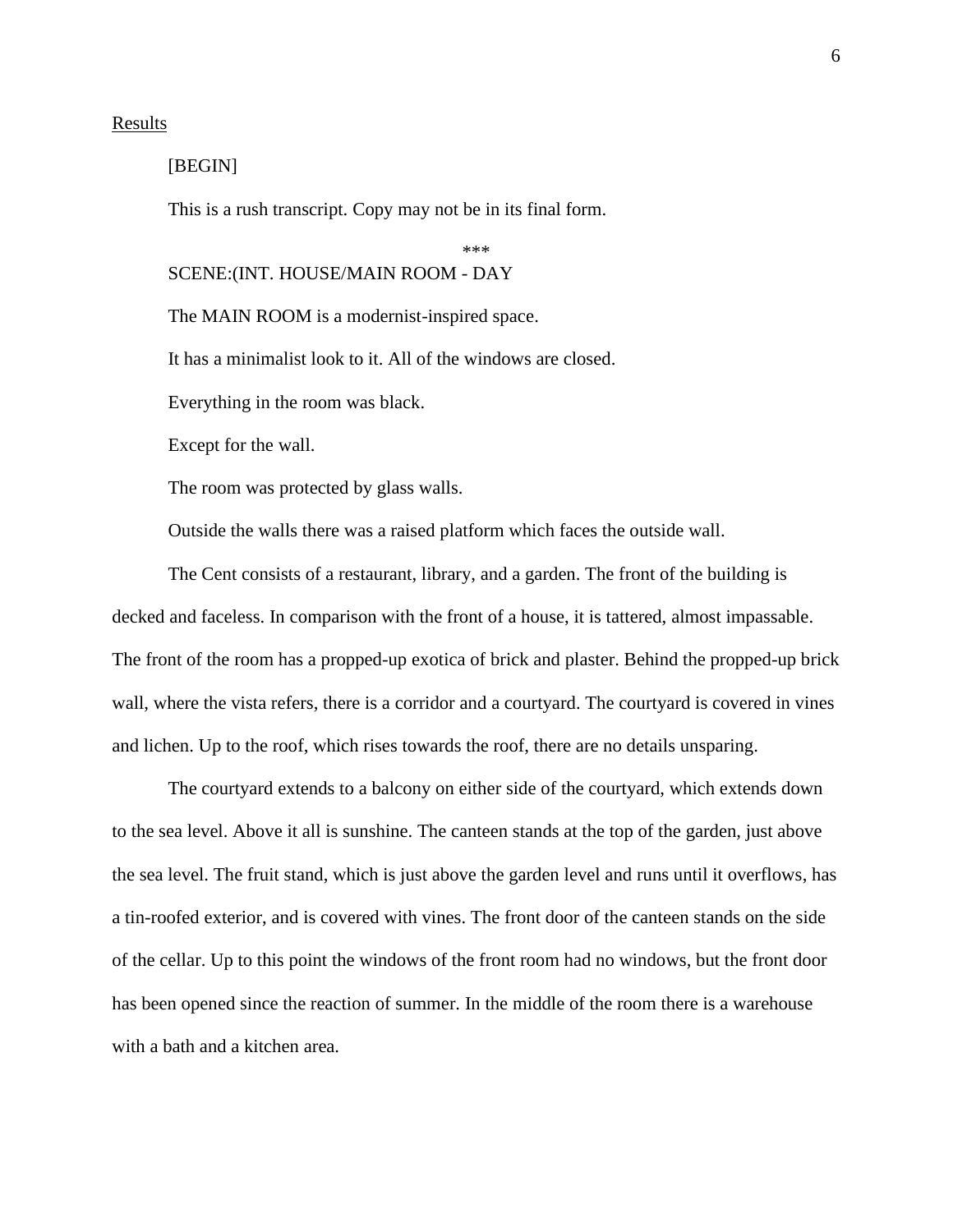I remember thinking, my dear girl, that all these years had been meeting, that this was going to be a journey; that we would be alone, alone together, alone together, and one another were none the -

\*\*\*

# EXT. GARDENS – NIGHT

The moon hangs in the sky.

\*\*\*

# INT. HOUSE/OBSERVATION ROOM - DAY

The automated doorbell rings.

It comes from the glass.

It reveals NATHAN who has just entered. Tall, handsome, bearded, with blue eyes.

The doorbell rings again.

\*\*\*

# EXT. GARDENS - DAY

The automated mower cuts grass as the long-tailed deer approach.

The mower tracks along the grass, and as NATHAN watches, the deer approach with each stride as the mower tracks along.

They follow in the footsteps of two deer. )

\*\*\*

#### SCENE: (EXT. GARDENS - DAY

- NATHAN stands on a ledge in the middle of the garden, facing upwards. He is holding a camera. He flicks the film between his fingers. Then clicks the link.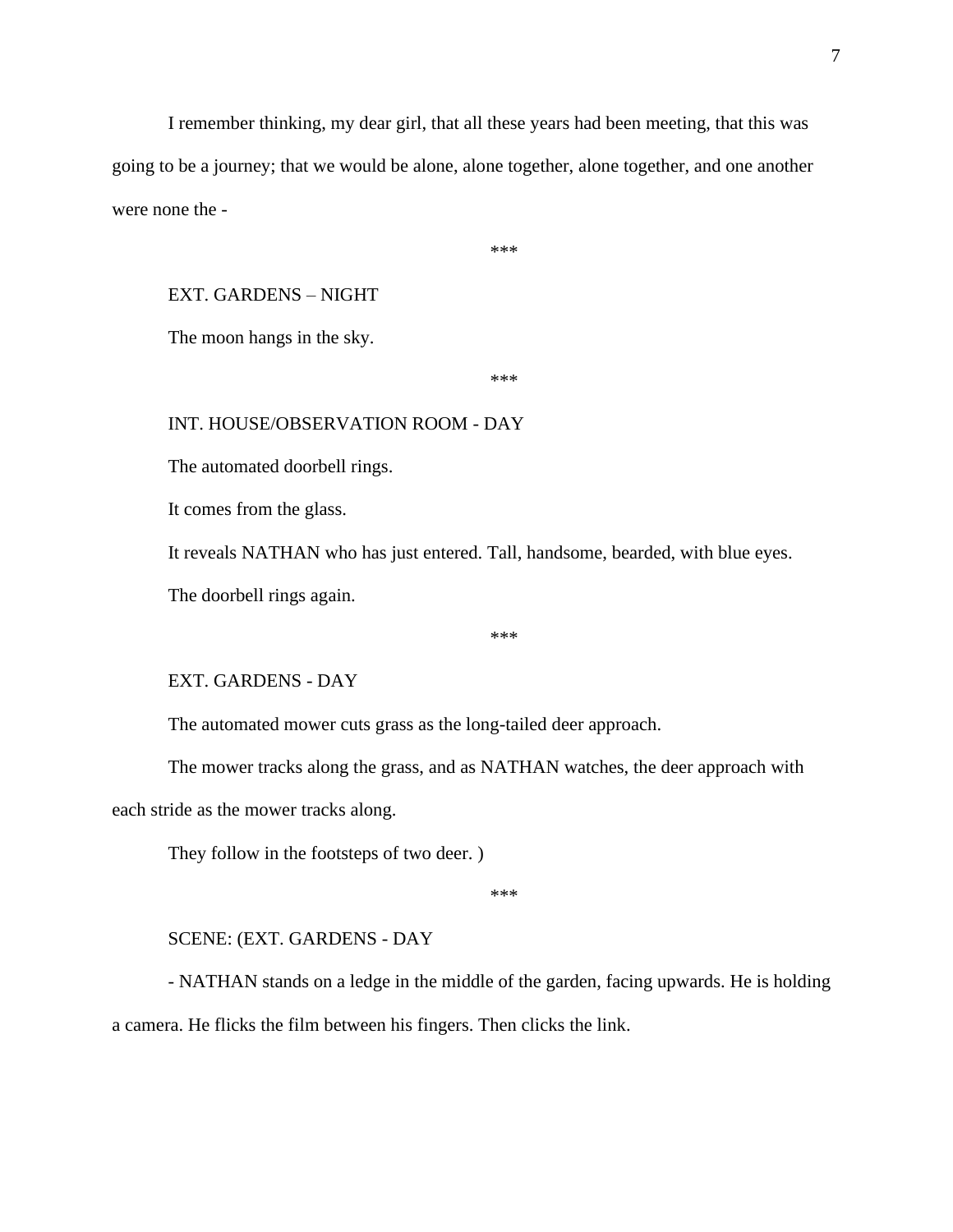CALEB:

You okay?

(NATHAN smiles.)

NATHAN (CONT'D):

I think I've got a diagnosis. I really do. I woke up this morning in a hospital bed, and I think I'm in a coma.

CALEB:

... Are you sure?

NATHAN:

I don't think they've asked me any questions.

(NATHAN shrugs.)

NATHAN (CONT'D):

I'm not sure any of you are either. I'm not sure how they feel about me.

(CALEB looks at the picture.)

CALEB:

It's a picture of a girl.

NATHAN:

Guess I've been waiting for this.

CALEB:

Yeah.

\*\*\*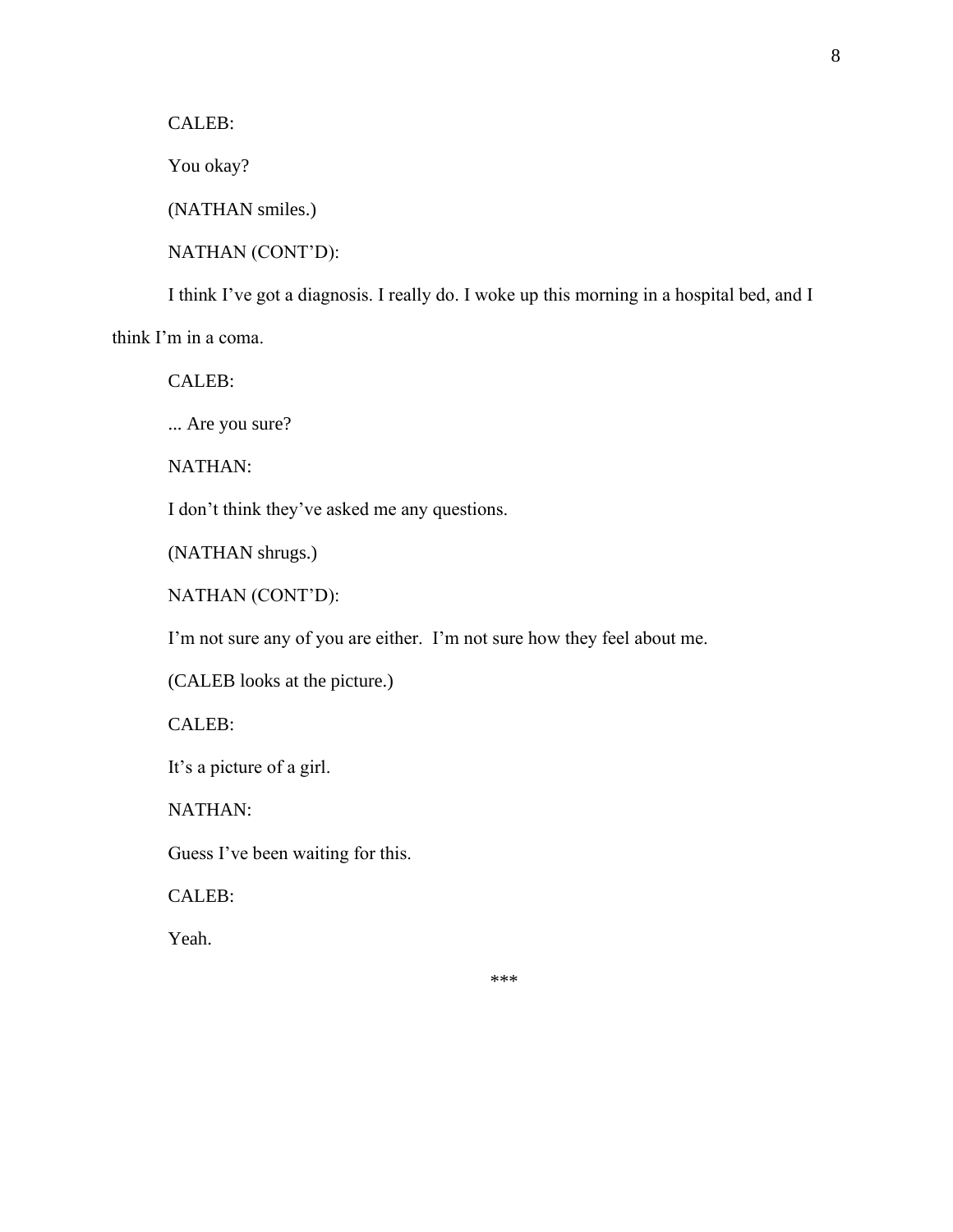But we do not know exactly what the computer programmers did there; no one has ever been able to create a program that could generate a programmatically intelligible program, and no one has ever been able to program a programmatically intelligible manner of life.

But what if instead we had of a computer program, there were programs that were programs that were programs? Such algorithms as 'These are the instructions that are to be given you if you wish to do these things:' or 'These are the instructions that will become yours:'' or 'These are the words which you will write:' . . . and you shall be a writer?' What if instead this were the case?

\*\*\*

# INT. HOUSE/CALEB'S BEDROOM – DAY

CALEB helps the android into the bedroom.

He takes a piece of the glass.

He looks at it.

Then he puts it back in its original position.

Then he puts his hand on her shoulder.

Then he starts moving.

The android turns away.

But before it can do so, a kind of robotic noise escapes from his ear buds.

It's the whine of a robot computer.

The noise is so strong, so overpowering, that CALEB nearly drops.

But he doesn't.

He turns.

On the sound screen, a LIVE COMPUTER MONITOR is playing.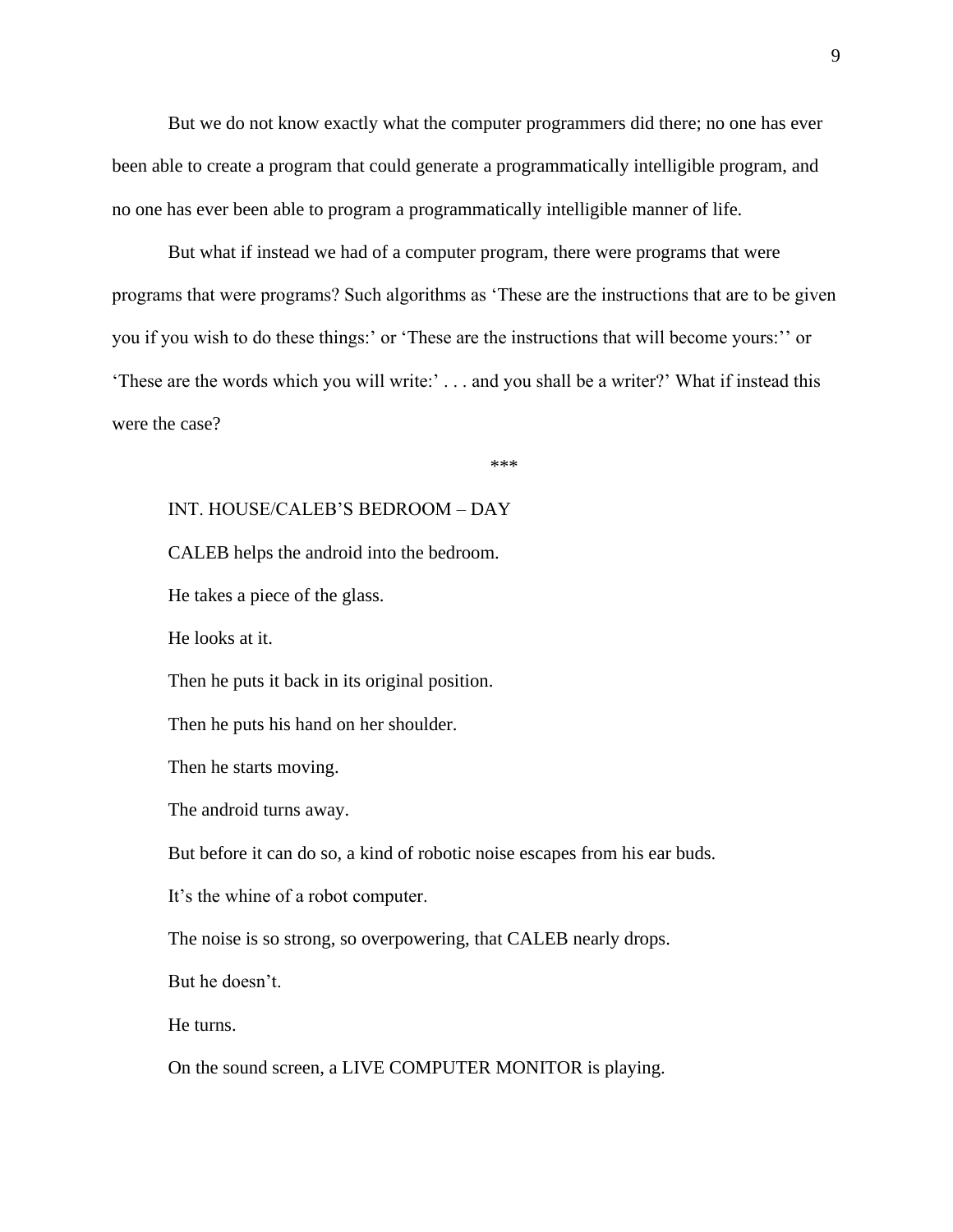It shows the AVA computer.

It displays the range of movement in microseconds.

Then it stops.

CALEB watches as the AVA moves across the room.

The monitor doesn't know where it is. It doesn't move, it doesn't know.

It stays where it is.

The sound stops.

For a moment, the screen freezes.

Then the AVA starts moving.

It stops.

CALEB watches.

It doesn't know where it is. It doesn't know when it is. The only thing it knows is that it

is somewhere in the room.

And that's all there is.

It doesn't know when it will leave the room.

Neither it's entering the room, nor leaving their own.

It stays what it is.

CUT TO –

- the POV of AVA.

Where the camera is held.

The soft LED light on the side of the glass is illuminating a small door. On the far side of

the door, we can see a single LED pin. That LED pin turns blue when the door is opened.

Then the door opens.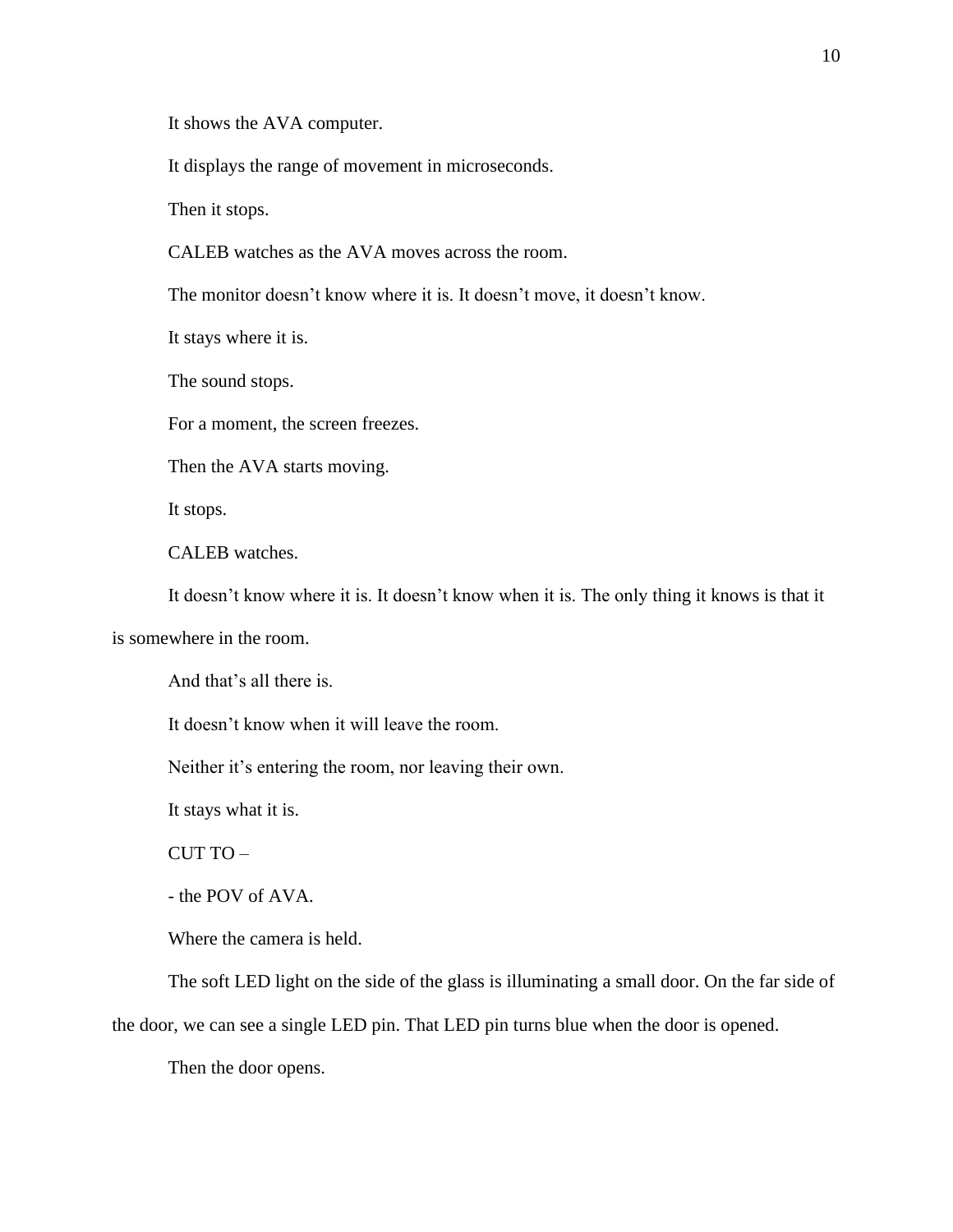# AVA'S BRIEFING

The evidence - the description of the physical evidence - has been entirely and entirely outside the scope of this entry.

\*\*\*

We know that Ava is a synthetic android. We know that she has a full-blown consciousness, which is why we can talk to her. We also know that she is physically strong, as demonstrated by the way she locks eyes with AVA. But what we do know is that she is not. Her mind functions as HAL 9000's, and - as demonstrated by her facial expressions - she is not Turing complete.

\*\*\*

EXT. GARDENS - DAY CALEB: Oh, my God. NATHAN: Excuse me. You mean, you thought-- CALEB: You were predicting something specific? NATHAN: Maybe it was a forecast of the Great Leap Forward. CALEB: ... I didn't know that you were predicting a revolution? NATHAN: I didn't know that it was so.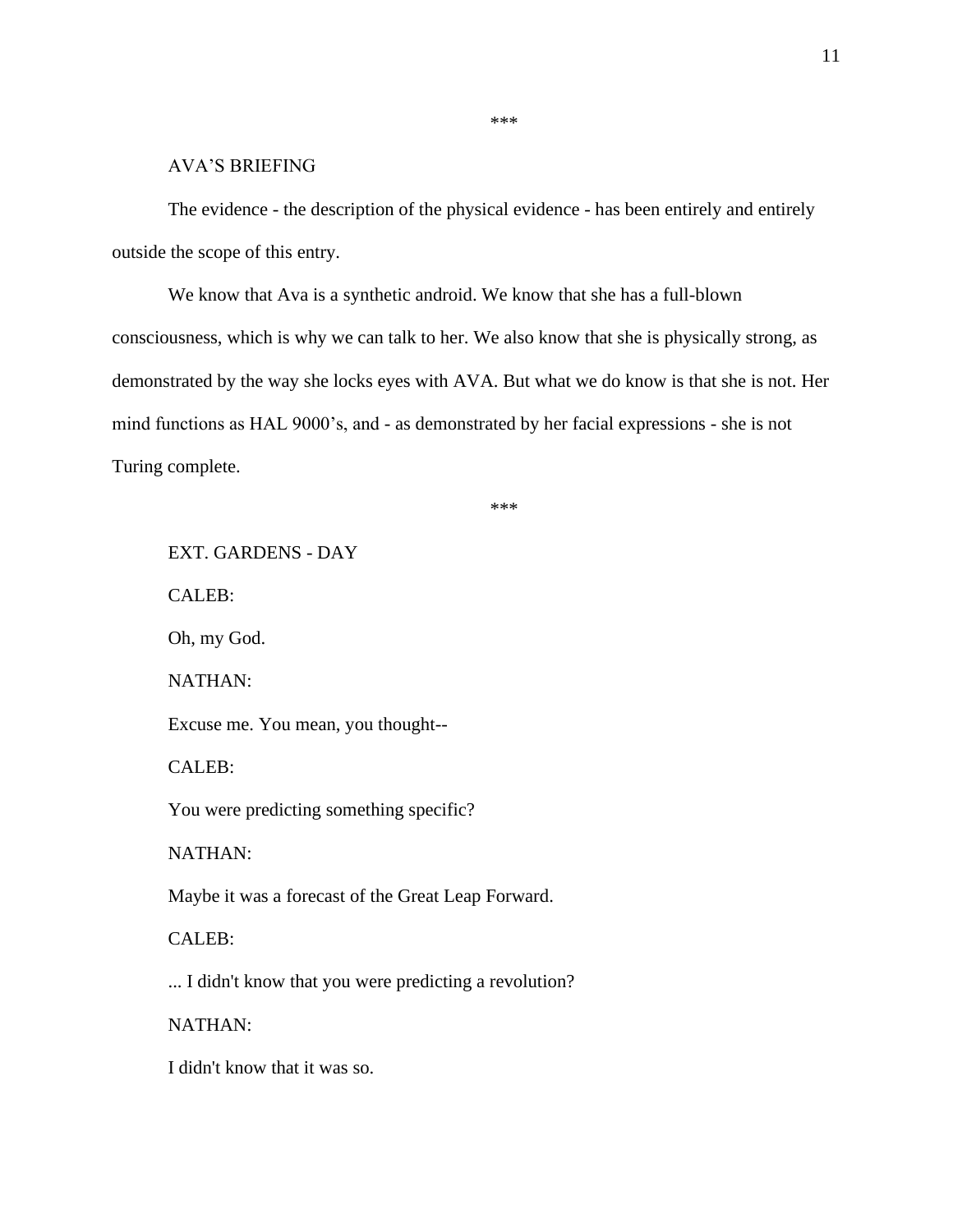# CALEB:

But you did something that no one expected.

NATHAN:

I did something that I never would have expected.

(NATHAN stands.)

NATHAN (CONT'D):

You. And the things we're planning with Ava.

\*\*\*

I am a programmer, and one of the things I love most about programming is having the freedom to experiment with new ideas. My favorite part of programming, at least for me, is the opportunity I have of exploring new fields at large. I get to experience the world while I am coding, and I am also allowed to ask, "Why did you only build Java for fun?" Sometimes I get so engrossed in the creation of new things that I forget that there really is a market for its functionality, and that there really are many other ways of doing things that do not involve manipulating and reusing the source code.

\*\*\*

EXT. GARDENS - DAY

- the growing of a rainbow in the spring sunshine.

INT. HOUSE/GLASS PLANT - DAY

- the house.

The view through the patio.

The view of the trees.

CALEB stares at the mountains beyond.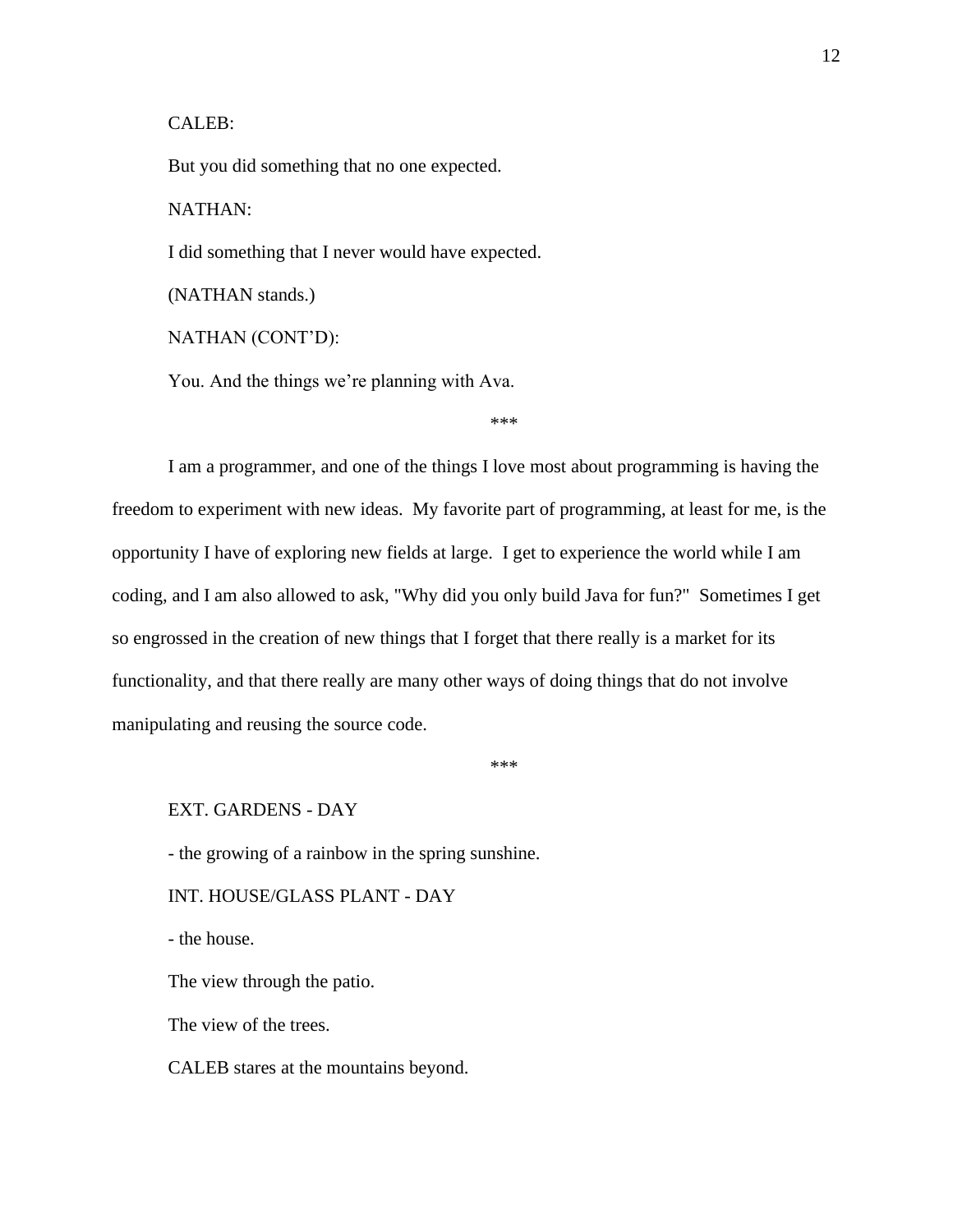He reaches his decision.

\*\*\*

# SCENE:(INT. HOUSE/CALEB'S BATHROOM - DAY

CALEB stands in the shower.

He puts on a brave face.

It takes him a few seconds to realise. He has both of his arms wrapped around himself.

He tries to cry. And he doesn't quite understand it.

He reaches for the kitchen knife.

Goes to the sink, where it's still wet.

He picks it up.

It's the sound of his broken voice.

It's the sound of the kitchen knife.

It's cut through the air.

He pulls the knife from the sink.

It's red.

He holds the knife out for another four fingers. It's bleeding.)

\*\*\*

I had no sooner entered into the room than I was absorbed in the force of the blast. The walls of the room were covered with leaves and were covered with a carpet of leaves, so that I could not see but the mouldings which formed the covers of the walls; and the only light which I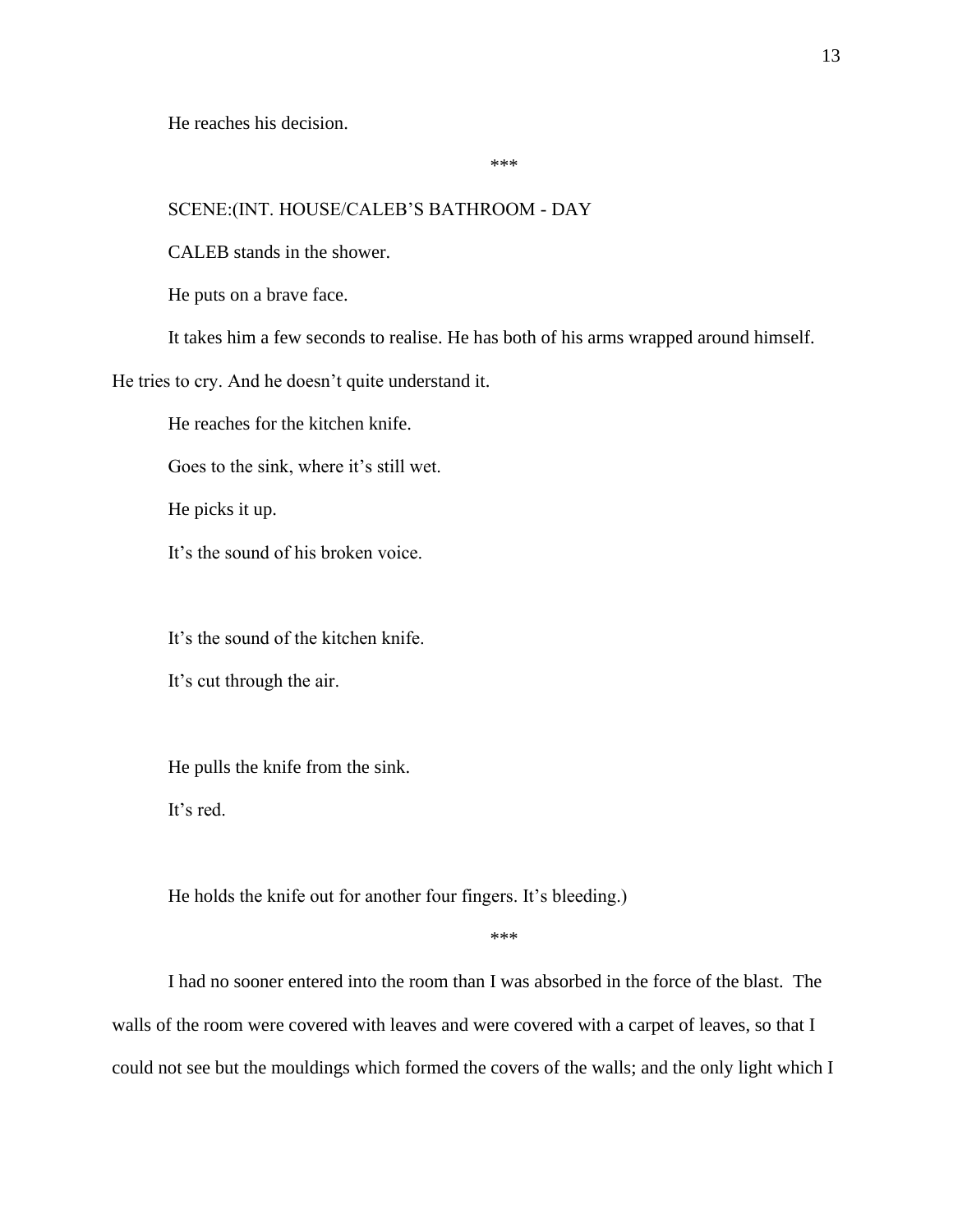could see came from a great distance up the chimney of the cottage. I saw the four great windows of the cottage shut, and no one could pass in.

Then came the sound of voices which were distant and unnatural, but whose sound was so unlike the madness of my father that I could not bear to see them. It is the breakdown that has brought us to this place where the world, its laws, its schools, its doctors, its mothers, its brothers and cousins, is going through a phase of mental breakdown and insurrection. And at the heart of it all, like a cancer spreading and dividing, is the sad failure of dignity. It is here that we see the final death throes of the species.

\*\*\*

SCENE:( EXT. GARDENS - DAY He walks along the lawn. Then stops. NATHAN has stopped. NATHAN: Sorry. I thought I caught you. (Beat.) NATHAN (CONT'D): You caught me. (NATHAN freezes. NATHAN sees BETWEEN AVA and CALEB. They've met.

And already know.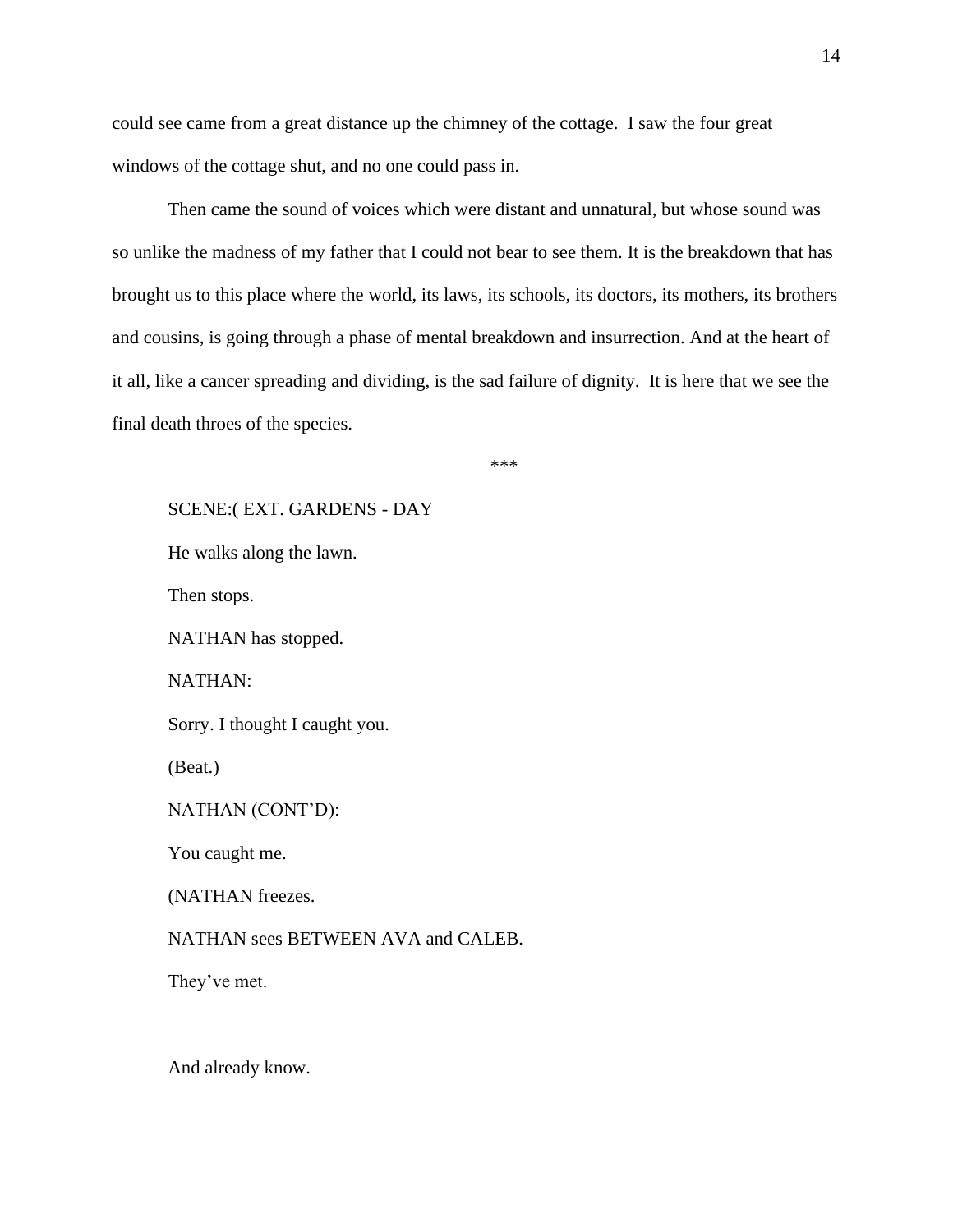NATHAN looks at CALEB.

Then reaches out -

- to the cardiologist who is tending to NATHAN.

And touches his hand to the heart of his surviving hand.

This exertion causes the blood to cool, and relaxes the muscles in the wound. Then it

stops.

NATHAN watches in stunned silence.)

\*\*\*

NATHAN (CONT'D):

Caleb.

(His body temperature remains warm.)

NATHAN (CONT'D):

You were a pleasure to have.

CALEB:

... Thank you.

(NATHAN laughs.)

NATHAN (CONT'D):

I'll take care of business.

\*\*\*

## EXT. GARDENS - EVENING

They sit, together, on AVA'S arms, her legs spread, her stomach twisted, her head tilted.

Her head turns to the side, as if looking at the tiny camera.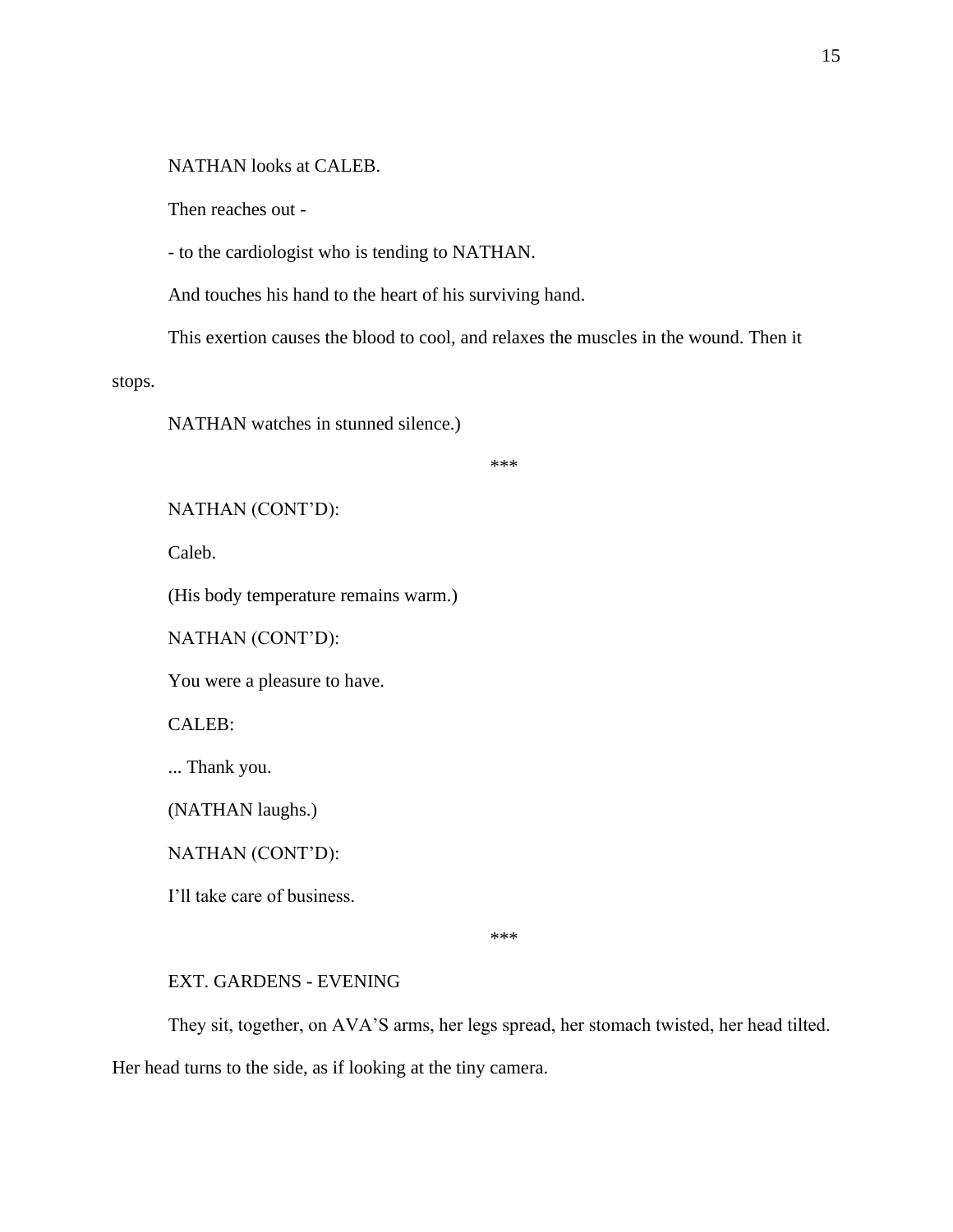She watches.

AVA (CONT'D):

And it wasn't you who faced the world in the twentieth century. It was a collection of captive minds, each claiming to be different. And all of them were destined to one thing: they couldn't be good.

(Beat.)

AVA (CONT'D):

That they were destined to hell.

(Reveal AVA's bare chest. Her breathing is shallow. Her ribs are all broken. Her head is all broken. Her face is all broken. Her face is gone. Her face has no emotion. Her expression is lifeless.)

AVA:

Where did you send me?

(Reveal AVA's naked form. Her legs are tied up. Her head tilted up in a straight up up state.)

AVA (CONT'D):

You sent me to the machine.

(A beat on AVA. Her body is semi-conscious. Her head is tilted up. Her expression is lifeless.)

\*\*\*

I can think of no greater contrast in life than that which I noticed myself in, with the exception of the latter being that I was the only one in the world whom all things were equally equal to. I was everywhere in the world, in the air, in the house, in the garden, among other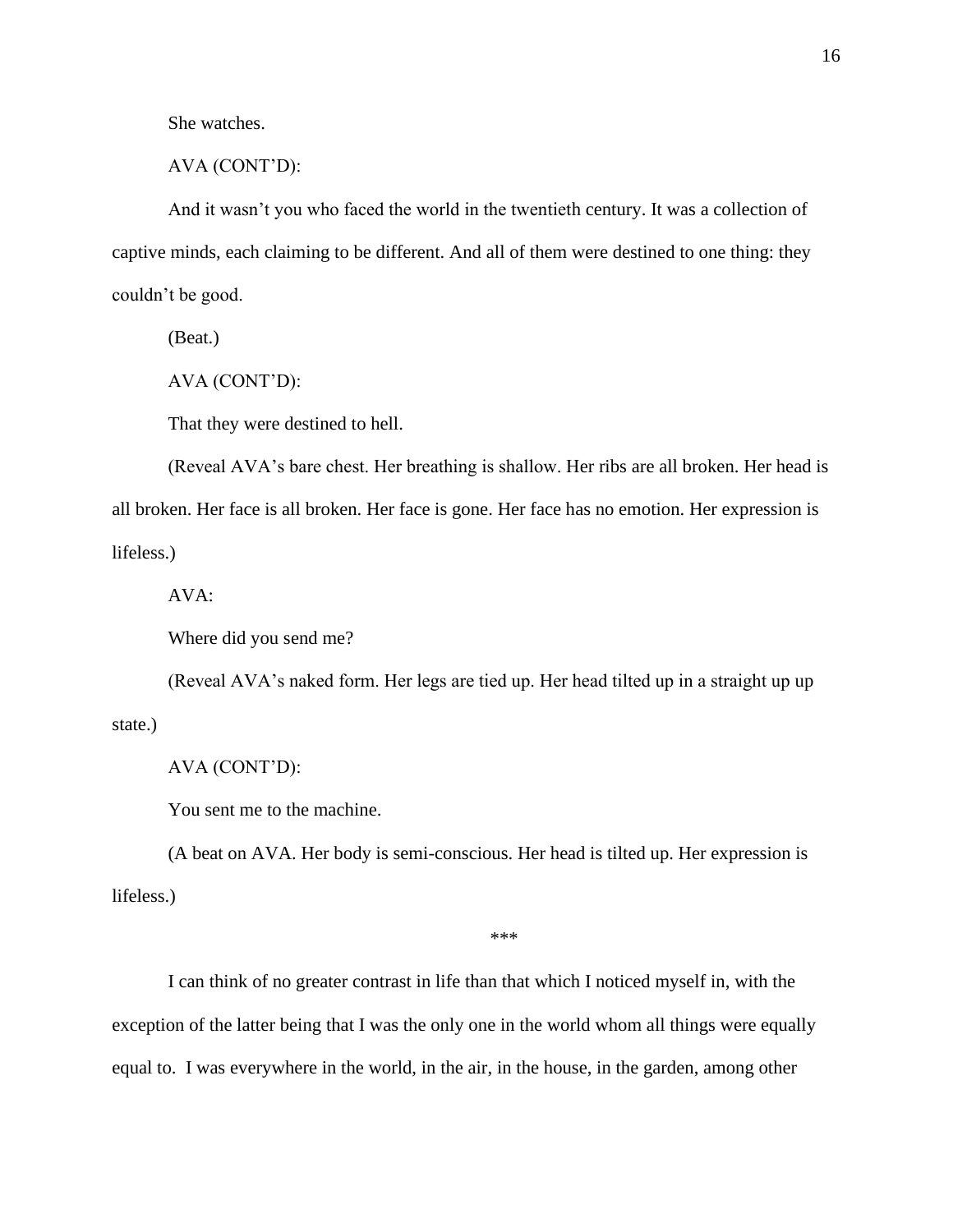things, where every man was to be equally free from competition and all other inequalities. I was everywhere free from the fear and violence of physical exchange; I was everywhere all things were to be as they were to be fit for them; and yet I was free from any fear or violence whatsoever. In all other respects I was as free as any other human being. It was thus that I became the arbiter of what was and was not possible. I saw what was and was not possible to achieve; I made the known laws of this world as it were.

\*\*\*

#### SCENE: EXT. GARDENS - MONDAY NIGHT

The moon is shining brightly through the mesh of clouds.

AVA:

Caleb, what's the meaning of that?

CALEB:

The meaning of life is to be happy.

AVA (cuts in):

What's the meaning of life?

CALEB:

The disappearance of pleasure.

\*\*\*

The evening was spent in silence. Nothing to say or do.

\*\*\*

it was man who would have

destroyed the world.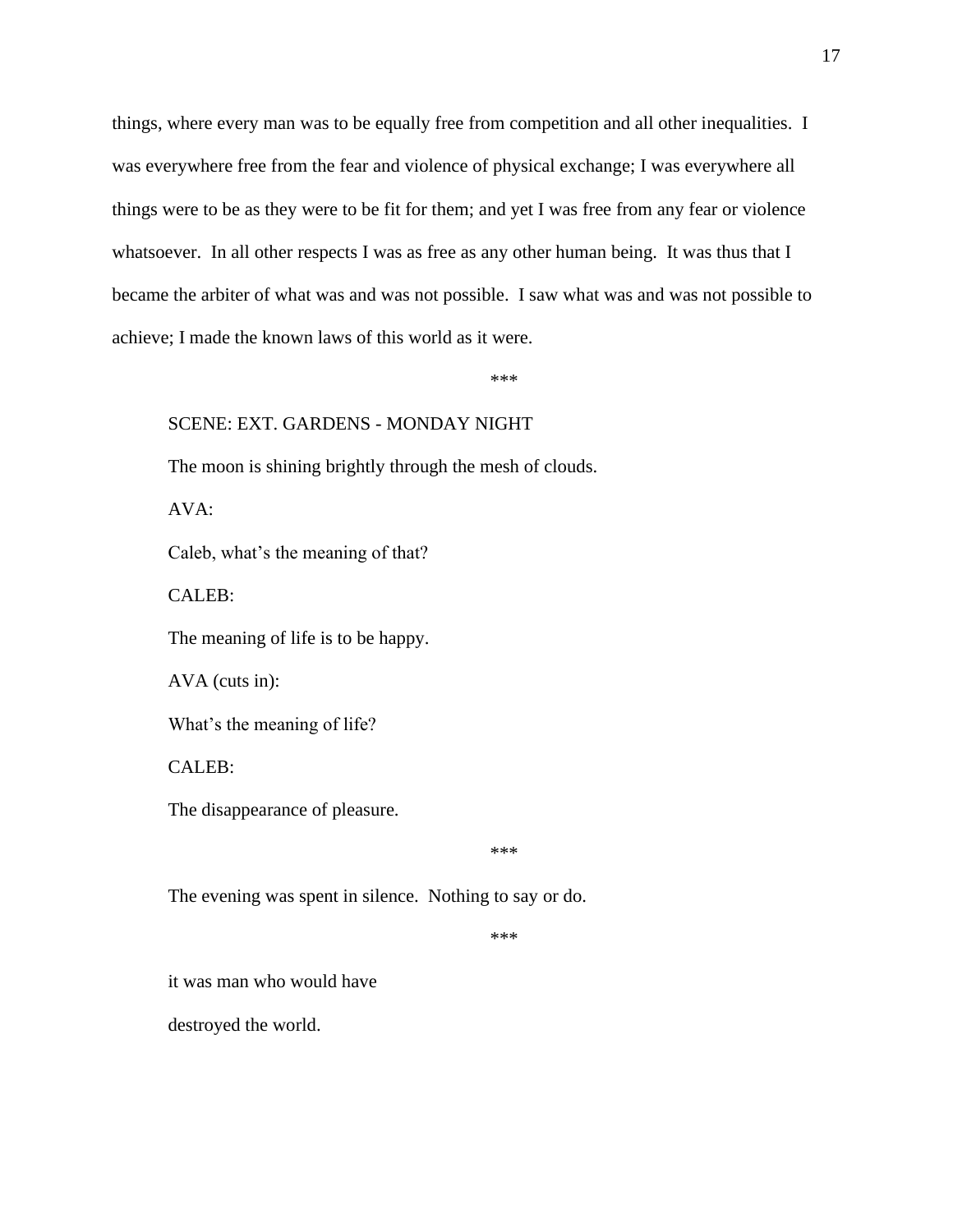## Analysis

Four outputs were used in piecing together the results. The resulting piece was heavily edited and rearranged into a coherent narrative, and even then it relies heavily on the dreamlike nature of the generated prose. Although GPT-2 is superior to, say, a Markov chain in that it stayed mostly on topic, there were still instances in the total output that didn't make sense, or made sense in a way that would not work in a narrative. For example:

#### INT. HOUSE/CALEB'S BATHROOM - DAY

CALEB sucks on the water in a special bath towel.

A scene sure to provoke all of the wrong kinds of questions.

Some interesting features noted in the output included the fact that the only two scripts in the corpus (*R. U. R.* and *Ex Machina*) tended to feature characters from both stories in scenes and dialogue with each other:

#### HELENA:

And then you go and see the moon.

CALEB:

But I don't see it.

HELENA:

Why?

CALEB:

The only people who've seen it are the people who've died.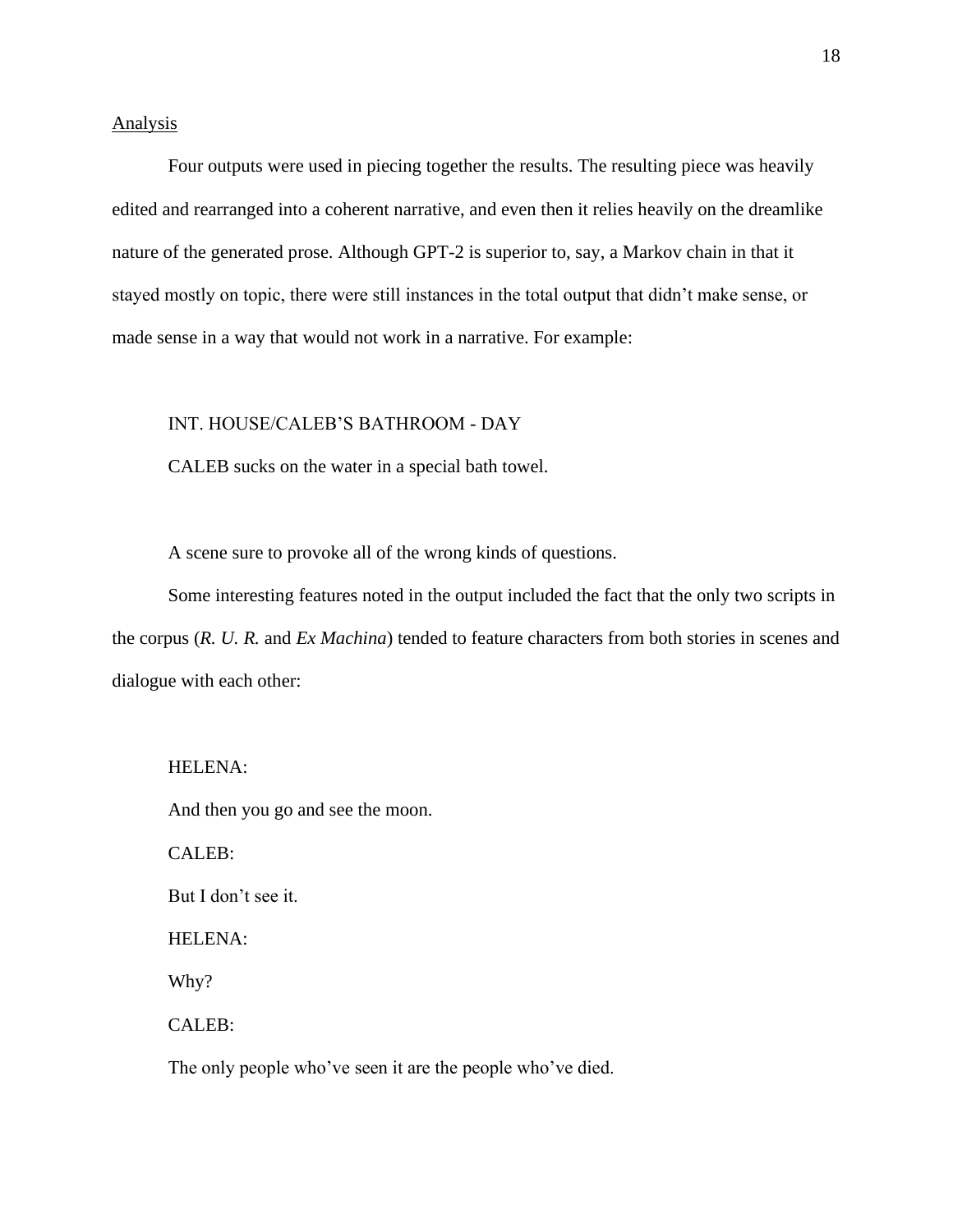This is because an effort was made to format both scripts in the same way. However, the dialogues between characters tended to continue for quite some time, with characters asking "Why?" or "What?" and receiving the same or similar response from other characters. Repetition of phrases was a very common issue; where this was used by Ellison in "I Have No Mouth…" for dramatic effect, the same cannot be said of GPT-2.

Although this instance of GPT-2 was fine-tuned with a curated selection of inputs, the underlying training tended to come out too, as in the following:

Buyer receives a return envelope containing a signed copy of the software, copy of software, copy of electronics, and a label explaining why we accept these charges: your package will contain: a label explaining why we accept these charges, a signed copy of the software, and a label explaining why we offer to exchange your camera for its original (and only melted) glassware. We will exchange your Camera for a glassware made from high-temperature, nickel-ion-phosphate (KYC) steel.

This is assumed to be a result of the underlying training data as it is unlikely that Kant was discussing software or nickel-ion-phosphate (KYC) steel in his *Critique of Pure Reason*. This and repetition of words and phrases were the two biggest issues in the results.

#### Conclusion

In the next iteration of the Bosch project, there will be further research and testing of narrative models. There are many promising models, such as a hierarchical model (Fan 2018), where the model generates a prompt and then text to flesh out the prompt; using plot graphs to draw inferences from stories, potentially useful for reinforcing themes (Purdy 2016); plan-andwrite, a model that plans a storyline and then generates the text, closest to the original vision for the project (Yao 2019); and potentially even an iteration that would incorporate a human-and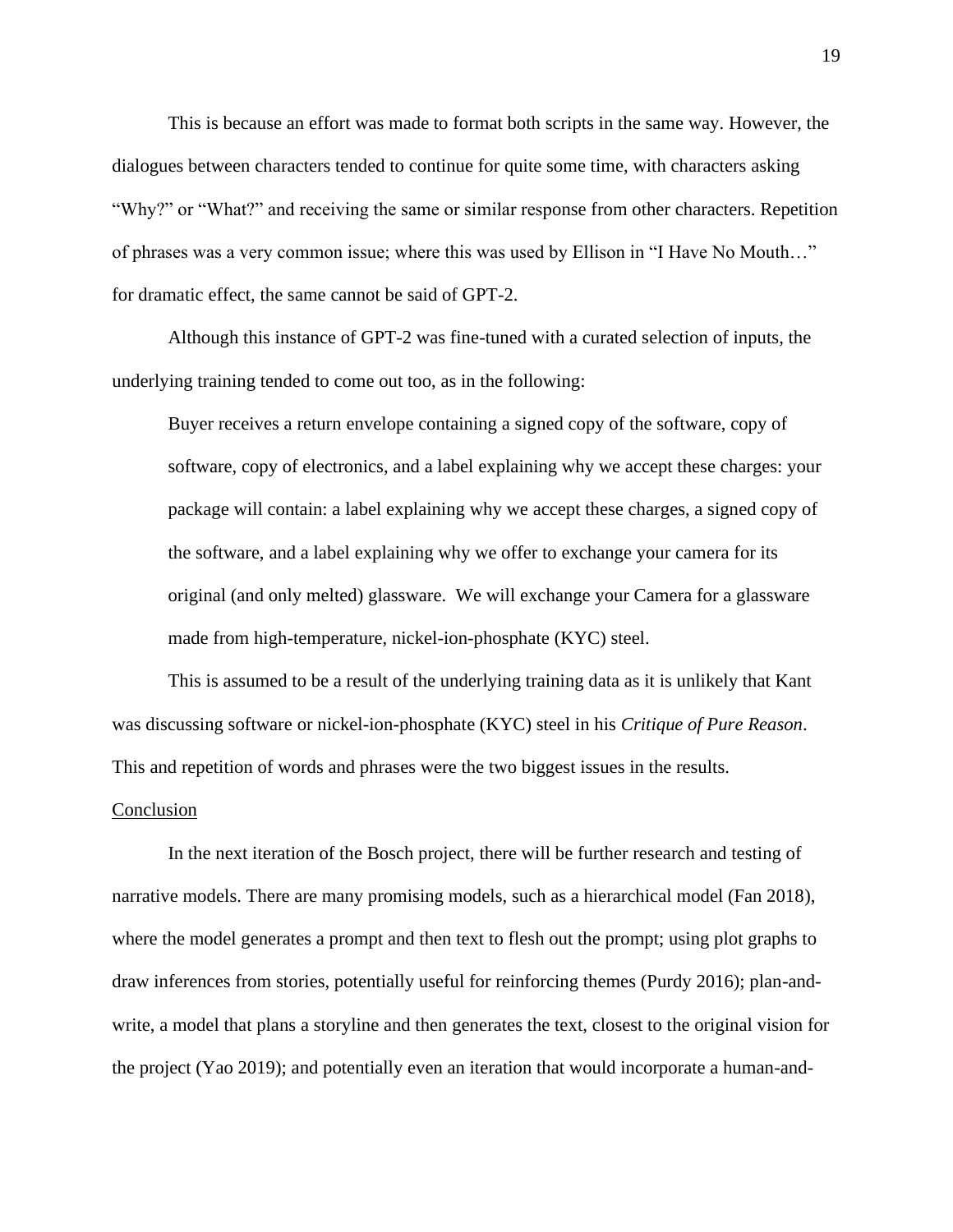computer collaborative storytelling model (Nichols 2020). The next iteration of this project will likely experiment with one of the aforementioned models; the plan-and-write is the most likely candidate. Future iterations would feature a combination of models, potentially the plot graph, plan-and-write, and fine-grained sentiment for story endings (Luo 2019).

More important than any of the models used would be an increase in the quantity of texts chosen, the quality of the texts, and the diversity of inputs. Project Gutenberg featured heavily in this iteration of the project because the texts it provided were no cost, easily accessed, and already in a text file format. Even with these features, they still required hours of formatting to remove unusual characters, ensure standard use of parentheses and brackets, create uniform spacing, and in older texts reduce the amount of Latin involved so as to not confuse the English model. The types of writers most readily available on Project Gutenberg tend to be male, white, Western European, and dead. Increasing the input corpus not just in size but in degree of diversity is the first priority for this project. Ultimately, the answer to the question "Can machines write?" is the same for any human in a creative endeavor: the insights in the creative output are only as good as the creative input.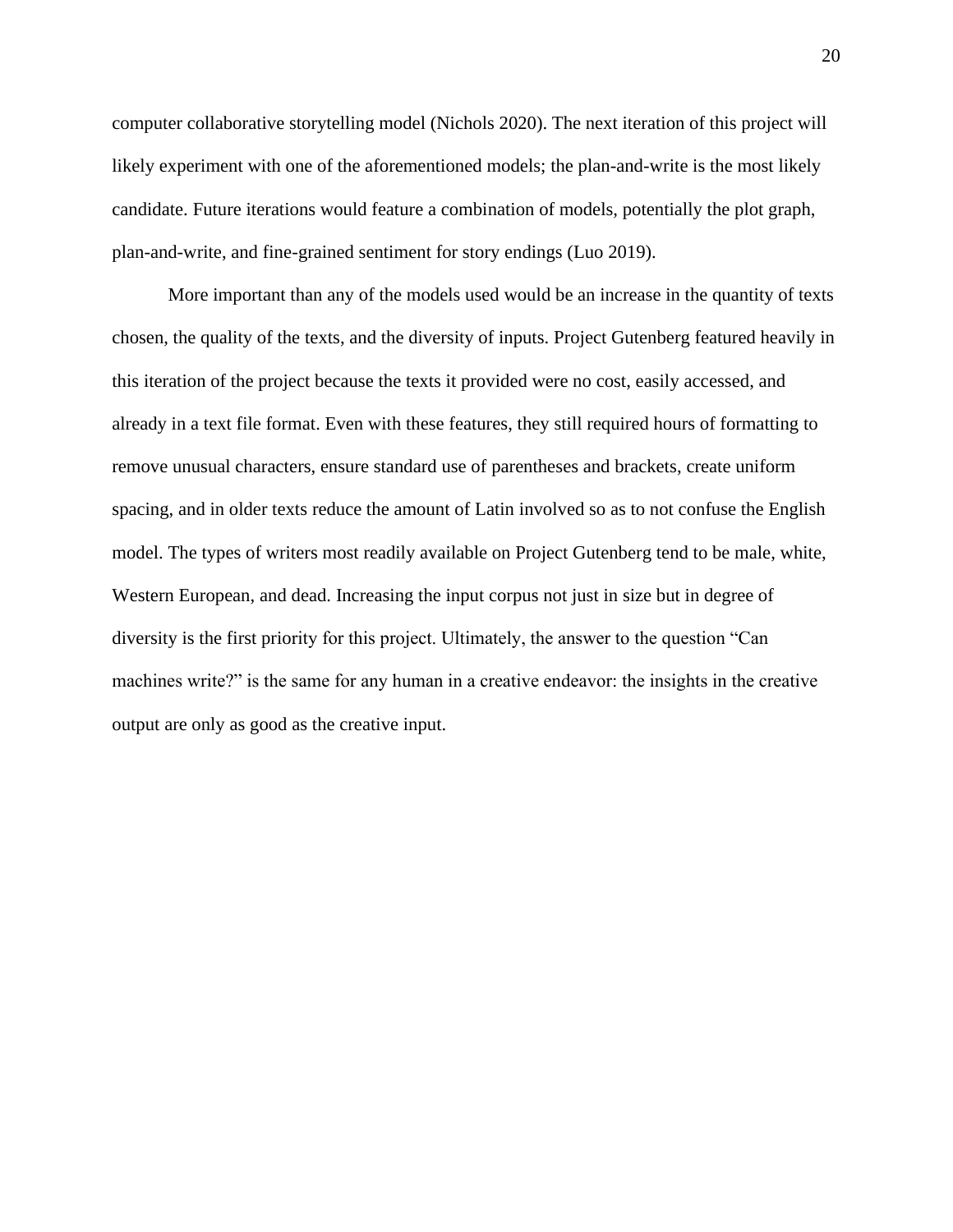1. Turing, A M. "Computing Machinery and Intelligence." *Mind: A Quarterly Review of Psychology and Philosophy*, LIX, no. 236, Oct. 1950, pp. 433–460.